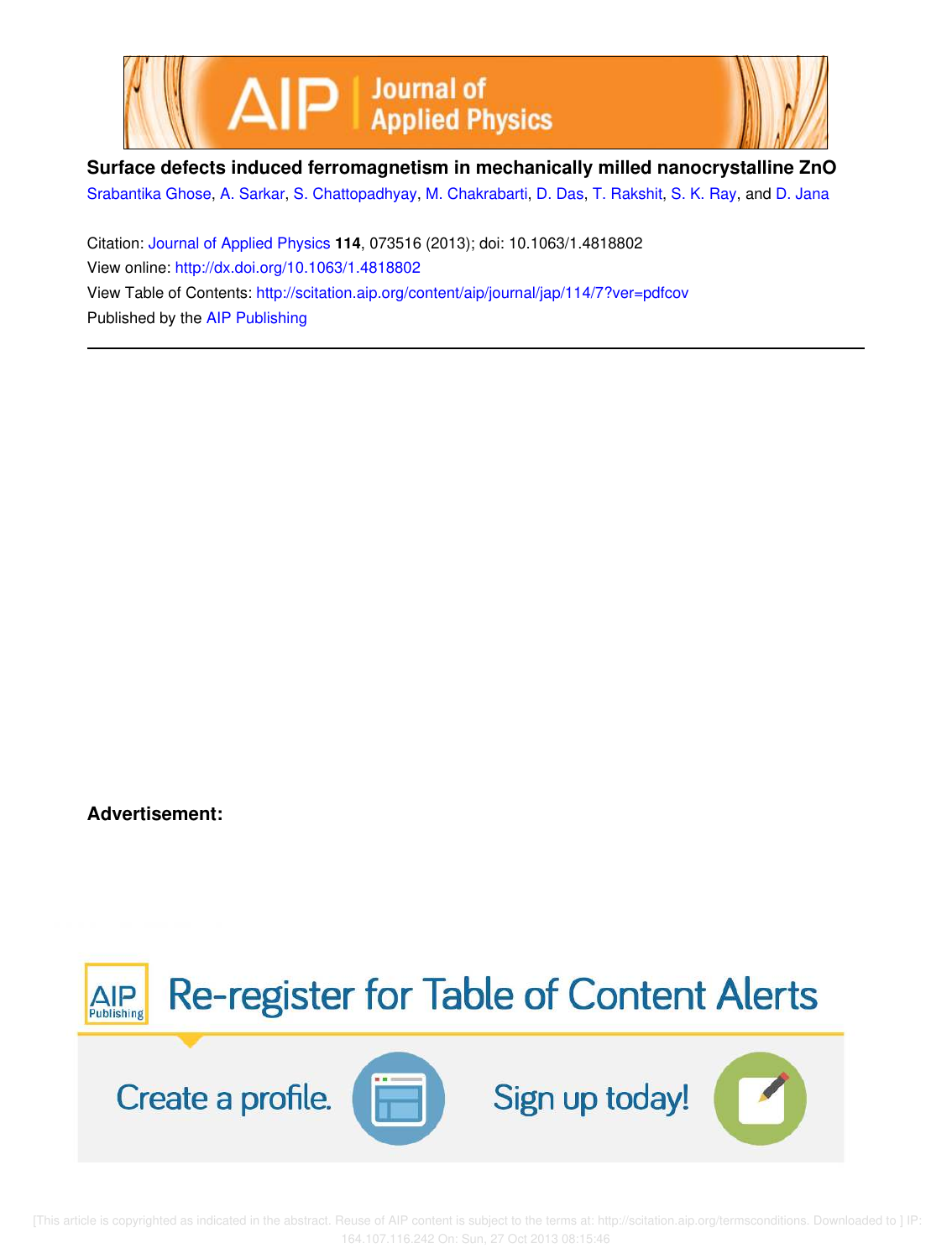

# Surface defects induced ferromagnetism in mechanically milled nanocrystalline ZnO

Srabantika Ghose,<sup>1</sup> A. Sarkar,<sup>2</sup> S. Chattopadhyay,<sup>3</sup> M. Chakrabarti,<sup>1</sup> D. Das,<sup>4</sup> T. Rakshit,<sup>5</sup> S. K. Ray,<sup>5</sup> and D. Jana<sup>1,a)</sup>

<sup>1</sup>Department of Physics, University of Calcutta, 92 A. P. C. Road, Kolkata 700009, India  $^2$ Department of Physics, Bangabasi Morning College, 19 R. C. Sarani, Kolkata 700009, India  $3$ Department of Basic Science and Humanities, Calcutta Institute of Engineering and Management, 24/1A Chandi Ghosh Road, Kolkata 700040, India <sup>4</sup>UGC-DAE Consortium for Scientific Research, III/LB-8, Salt Lake, Kolkata 700098, India <sup>5</sup>Department of Physics and Meteorology, Indian Institute of Technology, Kharagpur 721302, India

(Received 11 April 2013; accepted 2 August 2013; published online 21 August 2013)

Bulk ZnO is a diamagnetic material but ferromagnetism (FM) has been observed by several groups in its nanostructures. In order to elucidate the room temperature (RT) FM of ZnO nanostructures, magnetic property of mechanically milled and subsequently annealed nano-ZnO powder has been investigated. Sample that has been milled and then annealed at  $200\degree C$  in ambient condition shows highest value of saturation magnetization  $(M_s)$ , whereas lowest value of  $M_s$  has been noticed for the sample pre-annealed at 500 °C before milling. The variation of  $M_s$  with annealing temperatures closely resembles with the variation of average positron lifetime  $(\tau_{av})$  and S-parameter reported earlier for these nano-systems. It has also been found that  $M_s$  decreases systematically for increasing average grain size of the ZnO nanoparticles. Room temperature photoluminescence of the as-milled sample shows broad defect related emission centered  $\sim$ 2.23 eV. Enhancement of such emission has been observed due to 200 °C annealing. Results altogether indicate that ferromagnetism in ZnO depends critically on the nature of disorder (open volume defects as well as defect clusters) at the grain surface region. In this connection, the possible role of zinc vacancy defects has also been emphasized. © 2013 AIP Publishing LLC. [http://dx.doi.org/10.1063/1.4818802]

# I. INTRODUCTION

In recent years, dilute magnetic semiconductors  $(DMSS)^{1-8}$  have attracted researchers because of their favorable magnetic, magneto-optic, and magneto-electric properties. ZnO based DMS systems bear wide band gap (3.37 eV) and large exciton binding energy ( $\sim 60$  meV), which is suitable for application above room temperature (RT) also. A part of the research has been concentrated on transition metal (TM) doping like Fe, Co, Mn, etc., in ZnO. It has been claimed<sup>9</sup> by Garcia et al. that double exchange interaction between  $Mn^{2+}$  and  $Mn^{3+}$  ions in Zn(Mn)O is associated with room temperature ferromagnetism (RTFM). On the other hand, Kundaliya *et al.* have argued<sup>10</sup> that oxygen vacancy rich  $Mn_{2-x}Zn_xO_3$  phase at the grain surface contributes to observed ferromagnetism in Mn doped ZnO. For the Co-doped ZnO, Sato and Yoshida have also predicted $11$  that ferromagnetism (FM) is a result of double exchange interaction between the Co ions. Jalbout *et al*. have suggested<sup>12</sup> that Ruderman-Kittel-Kasuya-Yosida (RKKY) interaction is responsible for the RTFM in doped ZnO system. Interestingly, X-ray magnetic circular dichroism measurements on Co doped ZnO system have revealed that observed FM is not due to doped TM ions including Co clusters or some secondary phase.<sup>13</sup> So, search for RTFM in undoped ZnO and other metal oxide semiconductors such as  $TiO<sub>2</sub>$ ,  $In<sub>2</sub>O<sub>3</sub>$ , HfO<sub>2</sub>, etc., has also been started.<sup>14–18</sup> However, even after so many experimental and theoretical efforts, the correct mechanism of ferromagnetic ordering in such materials, which are diamagnetic in their respective bulk form, is still a topic of debate.

Up to now, it has been understood that FM state in ZnO based materials is stabilized by some native defects or their complexes. So the focus is on ZnO nanostructures, which are defect rich, for the last few years.<sup>15,18–27</sup> There are reports which favor zinc vacancies  $(V_{Zn})$  as a source of FM in ZnO.<sup>20,24,27,28</sup> On the other hand, oxygen vacancy  $(V<sub>O</sub>)$  or zinc interstitial  $(I_{Zn})$  mediated FM in ZnO has also been claimed by several groups.<sup>15,22,29,30</sup> It has already been argued that not any specific type of defects rather extended defects, defect clusters, and/or non-stoichiometric porous regions particularly at the grain boundaries (GB) are actually the source of FM in ZnO based nano-systems.<sup>18,23</sup> In case of capped ZnO nanoparticles, the interfacial band structure between ZnO and the capping molecule can give rise to FM.<sup>31</sup> It has been claimed that sufficiently high internal electric field due to truncated ZnO lattice along {001} direction (most preferred direction of growth of ZnO crystal) may lead to room temperature FM.<sup>32</sup> In this report, we provide further insight to such debates and discussions. In this carefully planned experiment, it has been noted that open volume defects, particularly  $V_{Zn}$  residing at the grain surfaces are the major source of FM in granular ZnO. An increase or decrease of M<sup>s</sup> , however, depends critically on the defect structure of grain boundary regions.

a)Author to whom correspondence should be addressed. Electronic mail: djphy@caluniv.ac.in. Tel.: + 91-33-2350 8386 ext. 413. Fax: + 91-33-2351-9755.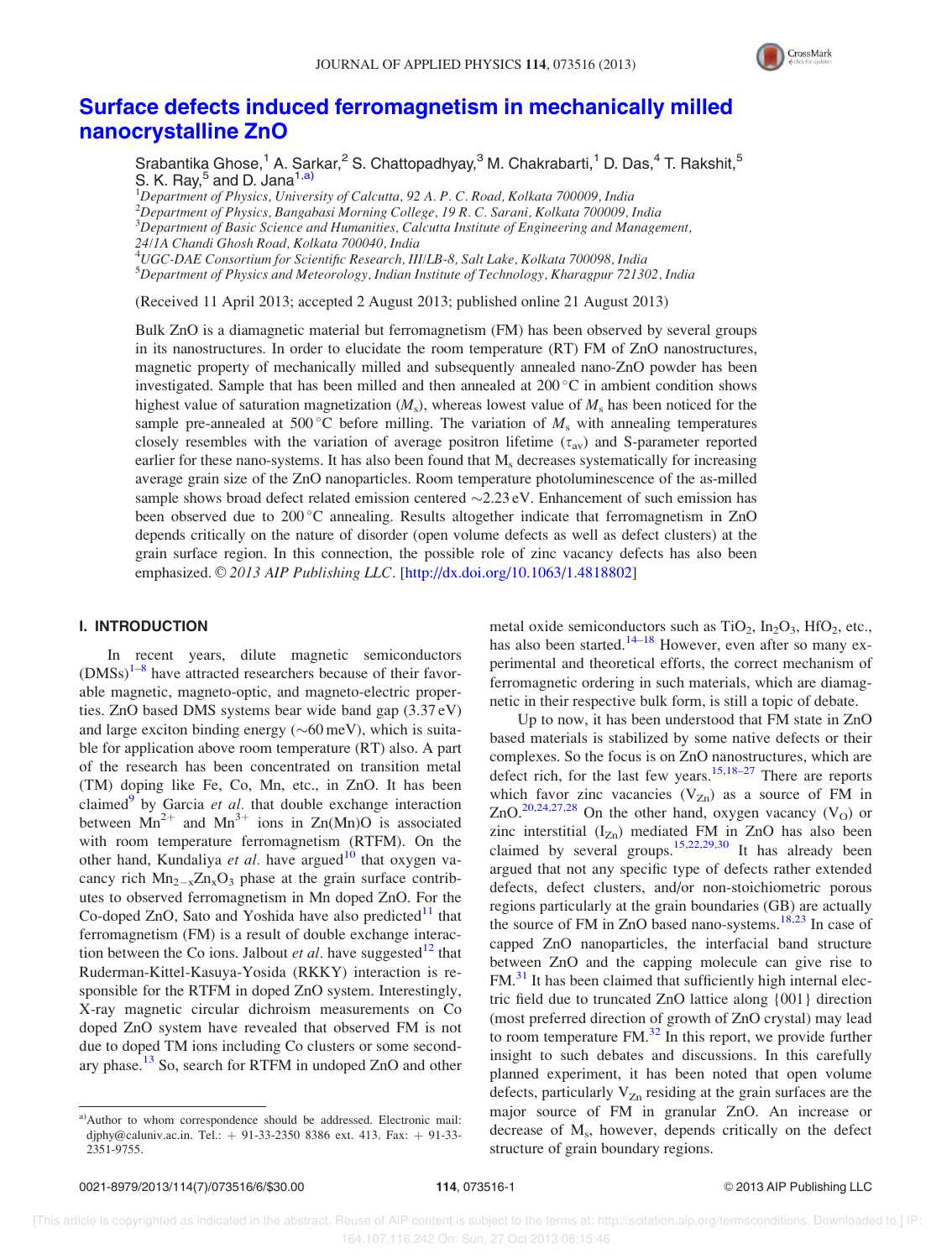Very recently, Phan et  $al$ <sup>19</sup> have indicated the key role played by  $V_{Zn}$  in observing FM order in ZnO nanoparticles prepared by mechanical milling. However,  $V_{Zn}$  mediated FM in undoped ZnO should not be taken as universal. There indeed exist at least two different regimes of carrier concentration for inducing FM in ZnO based systems.<sup>19,33,34</sup> The role of  $V_{Zn}$  is particularly critical for insulating  $ZnO$  systems with very low concentration of donor defects. $35$  To note, all the samples in the present work bear sheet resistances above  $200 \text{ M}\Omega/\text{cm}^2$ .

#### II. EXPERIMENTAL

High purity ZnO (99.99%, Sigma-Aldrich, Germany, impurity level <200 ppm trace metal basis) powder has been ball-milled in an agate container with agate balls (ball to mass ratio 5:1) for 17 h in a Fritsch Pulverisette 6 planetary ball mill grinder. After every 30 min of milling, the milling system is given rest for dissipation of the heat generated and to avoid any unexpected impurity. The ground material has been pressed into pellets and then subsequently annealed at different temperatures (200, 300, 400, 500, 600, and  $700^{\circ}$ C) in air for 4 h. A separate sample has been prepared, which is annealed at  $500\,^{\circ}\text{C}$  in air and then milled. We will refer this sample as annealed  $+$  milled sample.

X-ray diffraction (XRD) patterns of the samples have been recorded in a TTRAX III Rigaku X-ray diffractometer using Cu  $K_{\alpha}$  (1.542 Å) radiation. The average grain sizes of all the samples have been estimated by standard procedure using Scherer's formula<sup>36</sup> with most intense (101) XRD peak of all the samples. The magnetic measurements of all samples have been performed at RT using a superconducting quantum interferometer device (SQUID) magnetometer (MPMS XL 7, Quantum Design, USA). Each measurement is carried with a small amount of sample  $(\sim 100 \pm 20 \,\text{mg})$ taken in a plastic straw. Before magnetic measurement, M-H data are recorded for an empty sample holder and no error signal as investigated by Garcia *et al.*<sup>37</sup> has been observed. With the help of non linear fitting, diamagnetic contribution arising from the straw has been subtracted from the measured magnetization  $(M)$  versus magnetic field  $(H)$  curve to estimate different magnetic parameters.

Photoluminescence (PL) measurements at RT have been carried out with He-Cd laser as an excitation source, operating at 325 nm with an output power of 45 mW and a TRIAX 320 monochromator fitted with a cooled Hamamatsu R928 photomultiplier detector. To detect the defect related PL peaks below 2 eV, if any, a filter at 380 nm has been used.

#### III. RESULT AND DISCUSSION

Figure 1 represents  $M$  vs.  $H$  curve for the as-milled sample before annealing. The curve (red line) shows that there is a ferromagnetic signal superimposed on a strong diamagnetic component. After subtraction of the diamagnetic background, the ferromagnetic hysteresis curve is visible in the same figure. The value of saturation magnetization  $(M<sub>s</sub>)$  for the milled ZnO sample is consistent with other reports on nano-ZnO systems.<sup>34</sup> Similar  $M-H$  curves obtained for all the annealed samples have been depicted in Figure 2. The



FIG. 1. M-H curve for the as-milled sample at room temperature. The same curve for the sample annealed and then milled is shown as an inset.

inset of Figure 2 shows M-H curve of the as-supplied sample. It is evident from the inset in Figure 2 that the as-supplied powder is diamagnetic in conformity with the bulk nature of ZnO. From Figure 2, it is clearly seen that the sample which is milled and subsequently annealed at  $200\,^{\circ}\text{C}$  has the highest value of  $M_s$  (0.0037  $\pm$  0.00005 emu/gm). For annealing above 200 °C,  $M_s$  monotonically decreases with increasing annealing temperature. It is interesting to note that  $M_s$  is reduced by one order of magnitude (compared to the sample with highest  $M_s$ ) for annealing at 700 °C.

It is apparent that annealing above  $500\,^{\circ}\text{C}$  seems to be very critical for magnetism in ZnO based systems. In Mn doped ZnO, low sintering temperature  $(\leq 500 \degree C)$  is preferred to achieve the best ferromagnetic properties.<sup>38</sup> Similar observation exists for ZnO nanoparticles also.<sup>15,29</sup> In fact, Mal *et al.* have observed that  $M_s$  is reduced as the duration of annealing at  $500^{\circ}$ C increases.<sup>34</sup> In our study, however, a separate batch of sample has been prepared with annealing at 500 °C prior to milling. Conditions of milling have been maintained same as stated in Sec. II. The average grain size of this sample comes out to be 33 nm. However, it is evident from Figure 1 (inset) that  $M_s$  for this particular sample is very low (0.0008 emu/gm), lowest among all the measured samples. Possible reasons of such experimental outcome have been discussed later.



FIG. 2. Similar M-H curves for differently annealed ZnO nanoparticles.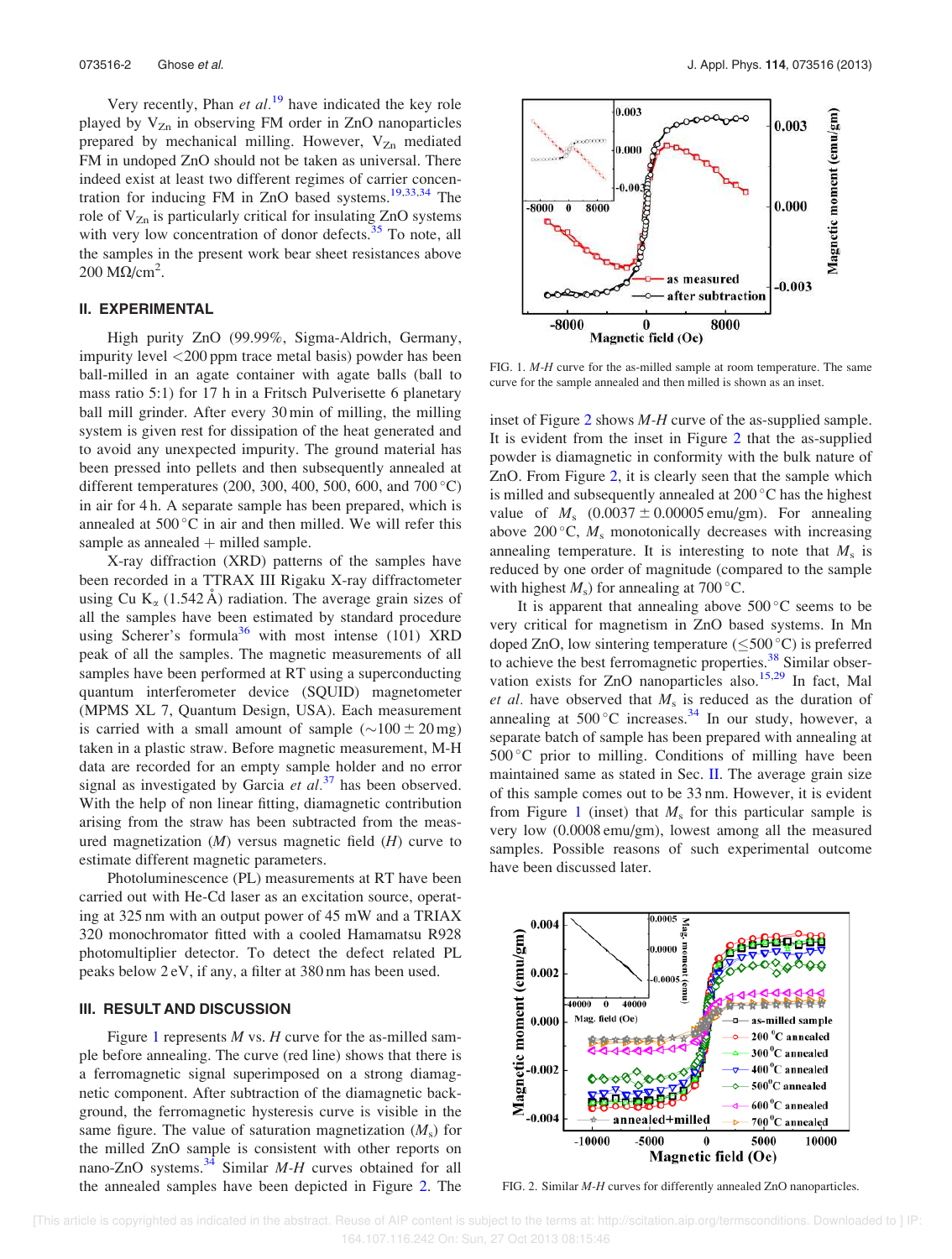To explore the connection between structural changes and magnetization, we perform XRD of all samples and the resultant patterns have been shown in Figure 3. The variation of average grain size (actually grain diameter, D) with annealing temperature has been indicated as an inset. It is noticed from Figure 3 that the average grain size of ZnO nanocrystals decreases from 80 nm (as-supplied material) to 32 nm due to mechanical milling. Besides, annealing of the as-milled sample at  $200^{\circ}$ C causes further reduction of grain size to 30 nm. Although errors in estimated grain sizes are  $\pm$ 2 nm, however, such observation is reproducible.<sup>39,40</sup> This particular feature has been observed in  $ZnO$  nanocrystals<sup>41</sup> and thin films<sup>42</sup> also. Interestingly,  $M_s$  for the sample annealed at  $200^{\circ}$ C is highest. It clearly points out that FM in ZnO nano systems is intrinsic and defect mediated. Annealing at higher temperatures  $(300-700\degree C)$  causes a monotonic increase of grain size (D) of the samples. If we plot  $M_s$  vs.  $1/D$ , the variation is more or less linear (Figure 4). The parameter 1/D can be taken as proportional to the grain surface to volume ratio. In fact, this linear variation of  $M<sub>s</sub>$  with 1/D indicates that FM in ZnO is indeed a grain surface related phenomenon. Li *et al.* have reported<sup>25</sup> proportionality of  $\hat{M}_s$  with  $1/D^5$  for ZnO films with  $D < 76$  nm. It is not possible to distinguish between two different nature of variations,  $1/D^5$  or  $1/D$ , from our data set. However, the consistency of the results found here with earlier reports should be mentioned. Figure 4 reveals that  $M<sub>s</sub>$  goes down to zero for  $D = 58 \pm 10$  nm. That means for ZnO samples with grain sizes larger than 68 nm, FM is not expected. If we take the specific grain surface area  $(S<sub>GB</sub>)$  as 1.65/D (Ref. 18), then the lower limit of S<sub>GB</sub> for which  $M_s \neq 0$  is  $(3 \pm 1) \times 10^7$  m<sup>2</sup>/m<sup>3</sup>. Straumal et al. have also found<sup>18</sup> the critical  $S<sub>GB</sub>$  as  $(5 \pm 3) \times 10^7$  m<sup>2</sup>/m<sup>3</sup> below which no net magnetization has been observed for undoped ZnO. If reduced density of such porous samples is taken into account, then for same D, effective  $S<sub>GB</sub>$  will be higher providing further agreement of our estimation and that by Straumal et al.



FIG. 3. XRD patterns for the mechanically milled and subsequently annealed ZnO samples. The annealing temperatures have been mentioned in the graph. The variation of grain size with annealing temperature is shown in the inset.



FIG. 4. Variation of saturation magnetization with inverse of average grain size for ZnO samples.

Figure 5 illustrates the variation of  $M_s$  and coercivity  $(H_c)$  with annealing temperature. Two different regions named as region-I and region-II have been indicated in Figure 5. Region-I is below 500 °C where variations of  $M_s$ and  $H_c$  with annealing temperature have opposite nature. This is typical for a soft ferromagnet. In fact, opposite variations of  $M_s$  and  $H_c$  have been observed earlier in nanocrystalline Mn-doped ZnO.<sup>28</sup> However, above 500 °C (region-II), both the parameters decrease with increasing annealing temperature. For the sample annealed at  $200^{\circ}$ C, there is a reduction of both  $H_c$  and D. However, between 400 and 500 °C annealing there is a sharp rise in the value of  $H_c$  although there is no significant change in value of D (Figs. 5 and 3). Highest value of  $H_c$  ( $\approx$ 135 ± 10 Oe) has been observed for the sample annealed at 500 °C corresponding to  $D \approx 36$  nm (inset of Fig. 3). For annealing above  $500^{\circ}$ C, there is a reduction of  $H_c$  with increment of D. For annealed  $+$  milled sample,  $D \approx 33$  nm. However, it is interesting to note that  $H_c$ of this sample  $\approx 105 \pm 10$  Oe higher in compared to the milled and successively annealed sample with  $D \approx 33$  nm (for 300 °C annealing). This indicates that  $H_c$  is not related to the grain size of the sample as occurred for ordinary ferromagnetic materials. From these observations, one may



FIG. 5. Variation of saturation magnetization and coercivity with annealing temperature.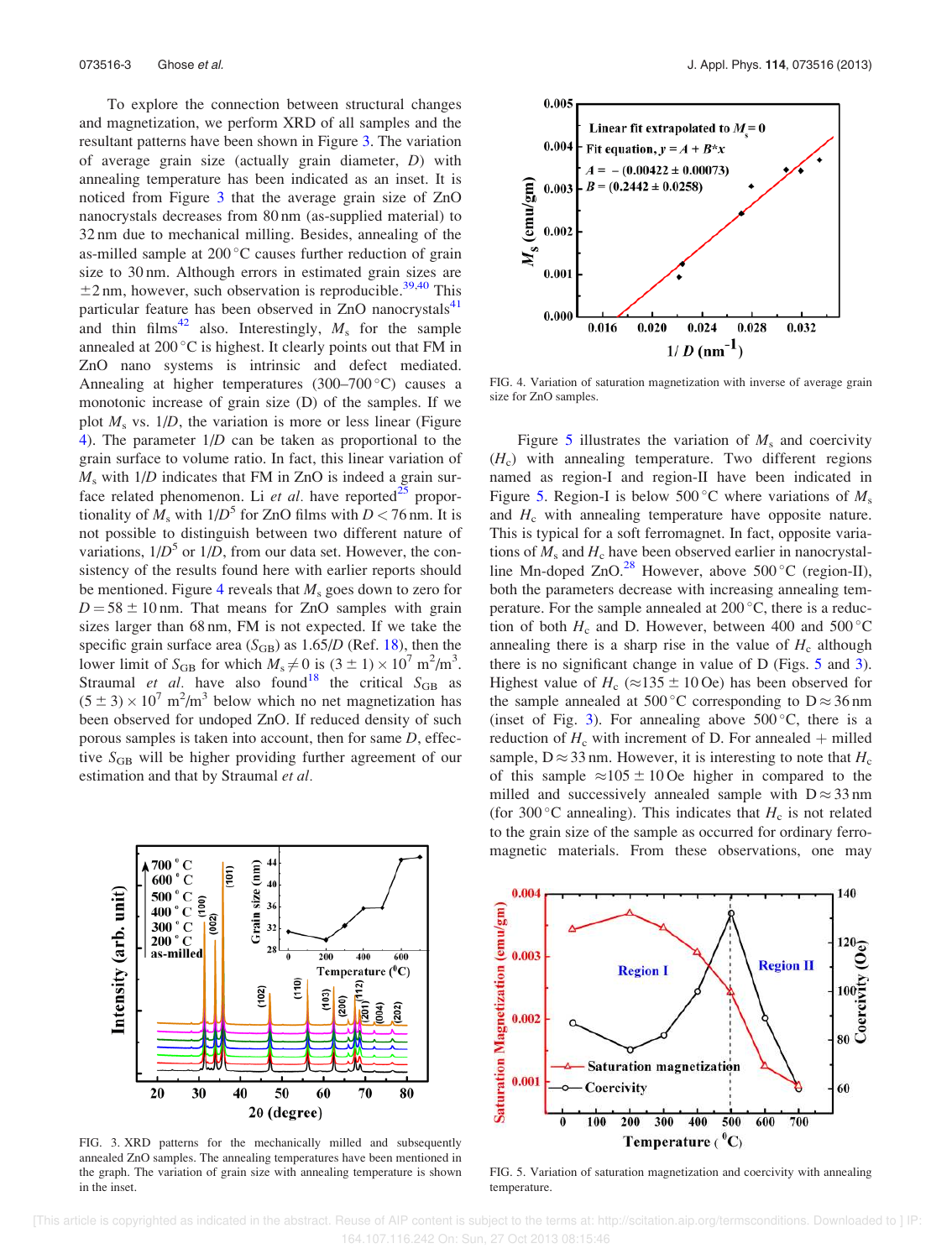conclude that FM of these undoped nano-ZnO samples is related to not only the grain surface area but also to intrinsic defects residing at GB.

The variation of  $M<sub>s</sub>$  with annealing temperature closely resembles the variation of positron annihilation spectroscopic (PAS) parameters with annealing temperature in nanocrystalline or polycrystalline ZnO (Refs. 39 and 43). To mention, positron spectroscopy probes open volume vacancy defects in solid materials. In nanocrystalline ZnO, PAS parameters are particularly sensitive to the zinc vacancy related changes at the grain surfaces. $28,43$  The detailed discussion on S-parameter or average positron lifetime can be found in Ref. 40. Our earlier data on this aspect have been shown in Figure 6. It is clear that after initial annealing at  $200\,^{\circ}\text{C}$ , Sparameter or average positron lifetime increases in granular ZnO material. It reflects the increment of open volume defects at the grain boundary regions. Reduction of  $M_s$  as well as average positron lifetime with annealing above 400 °C has also been reported<sup>27</sup> by Wang et al. In this context, present data are in qualitative agreement with that by Wang *et al.* 

Possible reason for lowering grain size or the increase of PAS parameters for annealing at  $200\,^{\circ}\text{C}$  should be discussed here because it may be related with the enhancement of  $M_s$ for that particular sample. Such granular ZnO samples (assupplied) are mostly prepared by chemical routes, hence presence of OH ligands either at grain surface or at the bulk $^{44}$  is possible. At the same time, some carbon related compound may also be present. $45$  Initial stage of annealing  $(\sim 200 \degree C)$  removes such compounds in the form of H<sub>2</sub>O or  $CO<sub>2</sub>$  along with adsorbed species at the grain surfaces. As a result, more coarsening of grain surface regions takes place. Moreover, the supply of thermal energy promotes defect migration in the bulk and coalescence of open volume defects in the form of clusters. As similarly charged  $V_{Zn}$  or V<sub>O</sub> defects cannot grow much, most probable defect clusters are  $V_{Zn} - V_O$  type. Additional driving force of this coalescence is that the nearest neighbor  $V_{Zn} - V_O$  defect is energetically favorable compared to when they are apart.<sup>46</sup> Thus, as a result all such defects will move towards grain surfaces, which are already defect rich and act as universal sink of defects. Theoretical study also predicts that vacancy defects are more stable at the grain surface regions. $^{20}$  So, foam-like defective structure of the grain boundary is enhanced due to 200 °C annealing. It appears that some critical concentration of  $V_{Zn}$  defects and the surrounding defective network are the key factors in tuning FM in ZnO. In fact, a recent theoretical work has predicted that nearest neighbor  $V_{Zn} - V_O$  pair defects as well as  $V_{Zn}$  (both in negative charge state) can drive diamagnetic ZnO to ferromagnetic one.<sup>47</sup> Please note that isolated  $V_{Zn}$  or  $V_{O}$  defects in the bulk may not generate FM in ZnO.<sup>20,32</sup> Earlier, PAS (experimental<sup>40</sup> or theoreti $cal^{48}$ ) and optical absorption spectroscopy<sup>49</sup> have indicated the presence of significant amount of large defect clusters containing  $V_{Zn}$  and  $V_{O}$  in granular ZnO. The present study thus confirms the contention and correlates the increase of net ferromagnetic moment of the 200 °C annealed sample with the increase of  $V_{Zn}$  related disorder. On annealing above  $200\,^{\circ}\text{C}$ , the combination of defect species that generate FM is disturbed. This can be due to two reasons. Firstprinciples theoretical calculation has shown<sup>50</sup> that  $V_{Zn}$ defects start to recover just above  $250^{\circ}$ C. Experimental results exist in favor of this idea.<sup>39,50</sup> So, reduction of  $M_s$  for annealing at 300 $^{\circ}$ C is possible due to partial recovery of  $V_{Zn}$ defects. Due to annealing of ZnO in air at and above  $200^{\circ}$ C, generation of oxygen vacancies predominates than their recovery.<sup>51</sup> V<sub>O</sub> is a donor type defect in ZnO (Ref. 50). Although deep, such defects or their complexes contribute to conduction band electrons which above certain concentration cause more n-type character in ZnO and impede ferromagnetic interaction.<sup>47</sup> In the present nano-ZnO system, the appearance of isolated  $V_{\rm O}$ s can cause further lowering of  $M_s$ . This is why the sample is pre-annealed (at  $500^{\circ}$ C) and then milled; chemical balance of defects at GB is different and detected FM is weakest of all.

The room temperature PL spectra of the selected samples have been shown in Figure 7. The filter used is at 380 nm (3.26 eV) and that is why the near band edge PL emission (3.20–3.30 eV) intensity is less reliable. The as-



FIG. 6. Variation of average positron lifetime and S-parameter with annealing temperature for a different batch of nano-ZnO samples (data taken from Refs. 20 and 24). The dashed lines represent respective values of their unannealed counterparts.



FIG. 7. Room temperature photoluminescence for selected samples. The difference of emission intensity (PL intensity of 200 °C annealed sample minus the same for 700 °C annealed sample) with photon energy is shown in the inset.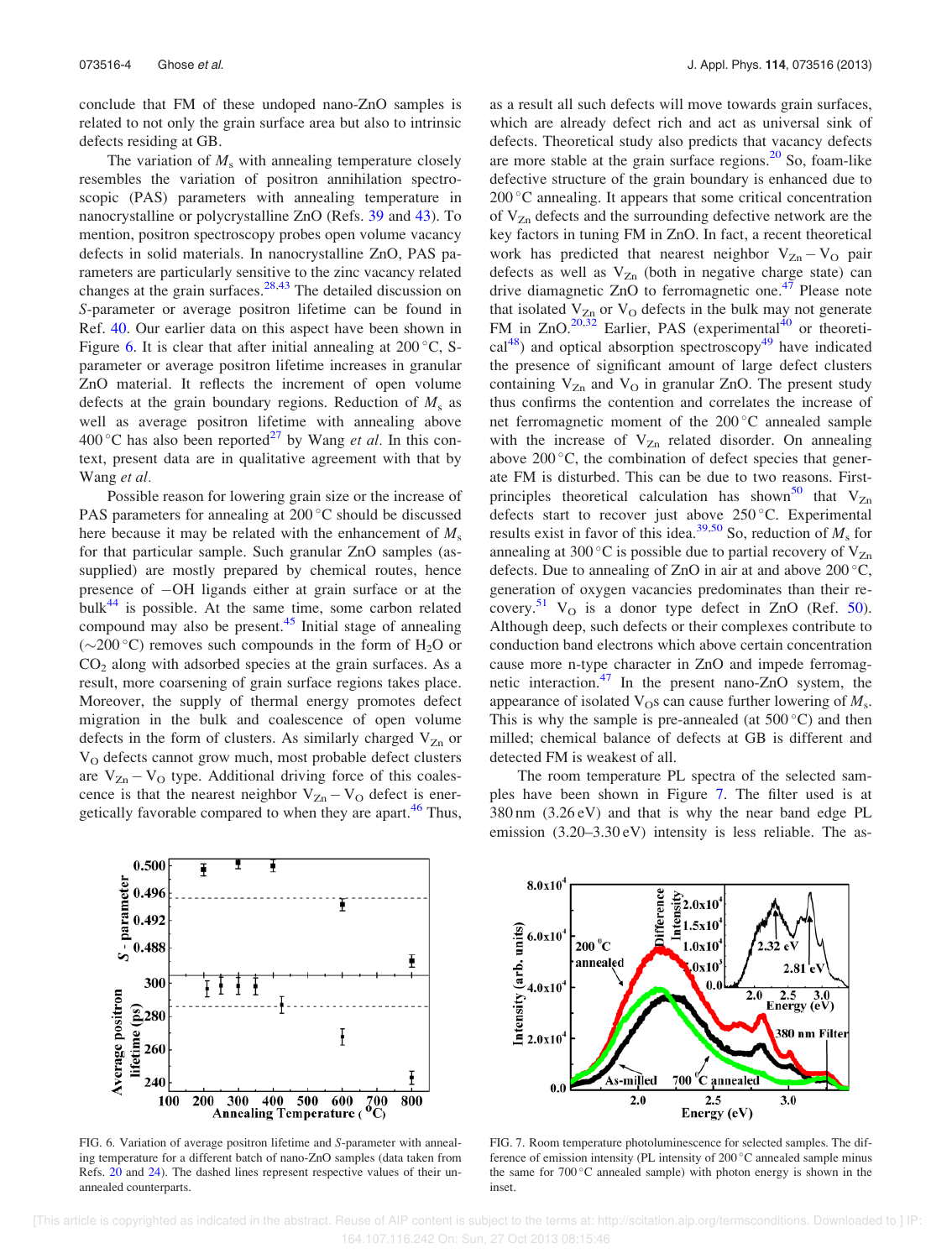milled sample shows broad defect level emission (DLE) around 2.23 eV. This emission can be a mixture of two emissions at  $2.14 \text{ eV}$  (580 nm) and  $2.36 \text{ eV}$  (525 nm), mostly found in ZnO nanostructures and thought to originate from doubly and singly ionized oxygen vacancies, respectively, in ZnO. Furthermore, the intensity of the 2.36 eV PL emission is correlated<sup>52,53</sup> with higher value of  $M_s$  in ZnO nanowires. In the present work, a redshift of 0.7 eV and increased intensity of the broad DLE peak  $(\sim 2.23 \text{ eV})$  take place after annealing at  $200^{\circ}$ C. This can be due to increase of  $2.14 \text{ eV}$ emission which, at least to the best of our knowledge, is not related to FM in ZnO. Migration of  $V_{Zn}$  defects at the grain boundary due to annealing at  $200\degree C$  can enhance the supply of holes in this depletion region. Singly ionized oxygen vacancies capture these holes in the depletion region, thereby changing to doubly ionized vacancies and giving rise to 2.14 eV emission.<sup>52</sup> Reduction of 2.36 eV emission, if it is related to oxygen vacancies, is not expected due to annealing at elevated temperature  $(700\degree C)$ . So, we think that origin of DLE in the present as-milled ZnO is not directly related to oxygen vacancies. In the higher energy side of the spectrum, it can be noticed that PL emission in the range of  $2.62 - 3.10$  eV is lowest for the  $700^{\circ}$ C annealed sample. The difference of PL intensity (at same energy) between 200 and 700 °C annealed samples has been shown as an inset in Figure 7. Two broad but prominent peaks,  $\sim$ 2.32 and 2.81 eV, can be clearly identified in the difference spectrum. The increased weight of the 2.81 eV emission for  $200^{\circ}$ C annealed sample can originate from enhanced grain boundary interface traps and other related defects in the vicinity.<sup>54</sup> Broad DLE peak  $\sim$ 2.8 eV in ZnO nanocrystalline film<sup>55</sup> or powder<sup>49,56</sup> can be understood as a signature of high grain surface area. Keeping track with all the observations mentioned above, we here assign 2.23 eV emission in the asmilled ZnO to zinc vacancies at the grain boundaries. DLE peaks  $\sim$ 2.3 eV have been found earlier in ZnO nanowires<sup>57</sup> and recently in ZnO powder.<sup>58</sup> The  $2.3 \text{ eV}$  emission at  $80 \text{ K}$ in ZnO powder has been assigned to  $V_{Zn}$  defects.<sup>58</sup> High temperature  $(700 °C)$  annealing promotes grain growth and grain boundary related emissions occur with reduced weight as is observed here. So, results altogether indicate the crucial role of grain boundary open volumes, particularly,  $V_{Zn}$ type defect clusters in mediating ferromagnetic ordering in undoped ZnO nanoparticles.

## IV. CONCLUSION

ZnO powder has been mechanically milled and subsequently annealed at different temperatures in between 200 and  $700^{\circ}$ C in air. The as-milled sample with average grain size  $\sim$ 32 nm becomes ferromagnetic at room temperature. In spite of little reduction of average grain size at  $200^{\circ}$ C annealing, the average grain size increases with increase of annealing temperature. The highest saturation magnetization has been observed for the sample annealed at  $200^{\circ}$ C. The saturation magnetization has been found to depend linearly with the inverse of grain size. However, the sample annealed at 500 °C prior to milling shows very weak ferromagnetism, although grain size of this sample is  $\sim$ 33 nm. Therefore,

ferromagnetism in ZnO depends critically on nature of defect clusters at the grain surface region. Combining results of the present study with earlier reported data on positron annihilation spectroscopic investigation in nano-ZnO, the most probable defect species that mediate ferromagnetism in ZnO can be identified as zinc vacancies residing at grain surface regions. Results of room temperature photoluminescence investigation support this possibility.

### ACKNOWLEDGMENTS

This work was financially supported by DST-FIST and DST-PURSE, Government of India. We acknowledge Professor R. Ranganathan, Saha Institute of Nuclear Physics (SINP), Kolkata for XRD measurements. Author S.G. gratefully acknowledges University Grant Commission (UGC), Government of India for providing her RFSMS fellowship. We thank the anonymous reviewers for their valuable comments and suggestions to improve the quality of the paper. One of the authors, M.C., also gratefully acknowledges UGC, New Delhi for providing financial assistance through D. S. Kothari post doctoral fellowship.

- <sup>1</sup>S. Kolesnik, B. Dabrowski, and J. Mais, J. Appl. Phys. 95, 2582 (2004).
- <sup>2</sup>T. Zhu, W. S. Zhan, W. G. Wang, and J. Q. Xiao, Appl. Phys. Lett. 89, 022508 (2006).
- 3 S. W. Yoon, S. B. Cho, S. C. We, S. Yoon, B. J. Suh, H. K. Song, and Y. J. Shin, J. Appl. Phys. 93, 7879 (2003).
- 4 S.-J. Han, T.-H. Jang, Y. B. Kim, B.-G. Park, J.-H. Park, and Y. H. Jeong, Appl. Phys. Lett. 83, 920 (2003).
- ${}^{5}$ K. R. Kittilstved, D. A. Schwartz, A. C. Tuan, S. M. Heald, S. A. Chambers, and D. R. Gamelin, Phys. Rev. Lett. 97, 037203 (2006).
- <sup>6</sup>K. Ueda, H. Tabata, and T. Kawai, Appl. Phys. Lett.79, 988 (2001).
- ${}^{7}$ K. R. Kittilstved and D. R. Gamelin, J. Am. Chem. Soc. 127, 5292 (2005).
- 8 Z. X. Cheng, X. L. Wang, S. X. Dou, K. Ozawa, H. Kimura, and P. Munroe, J. Phys. D: Appl. Phys. 40, 6518 (2007).
- <sup>9</sup>M. A. Garcıa, M. L. R. Gonzalez, A. Quesada, J. L. C. Kramer, J. F. Fernandez, S. J. Khatib, A. Wennberg, A. C. Caballero, M. S. M. Gonzalez, M. Villegas, F. Briones, J. M. G. Calbet, and A. Hernando, Phys. Rev. Lett. 94, 217206 (2005).
- <sup>10</sup>D. C. Kundaliya, S. B. Ogale, S. E. Lofland, S. Dhar, C. J. Metting, S. R. Shinde, Z. Ma, B. Varughese, K. V. Ramanujachary, L. S. Riba, and T. Venkatesan, Nature Mater. 3, 709 (2004).
- <sup>11</sup>K. Sato and H. K. Yoshida, *Physica* E **10**, 251 (2001).
- <sup>12</sup>A. F. Jalbout, H. Chen, and S. L. Whittenburg, Appl. Phys. Lett. **81**, 2217 (2002).
- <sup>13</sup>M. Gacic, G. Jakob, C. Herbort, H. Adrian, T. Tietze, S. Brück, and E. Goering, Phys. Rev. B 75, 205206 (2007).
- <sup>14</sup>M. Venkatesan, C. B. Fitzgerald, and J. M. D. Coey, Nature (London) 430, 630 (2004).
- <sup>15</sup>A. Sundaresan, R. Bhargavi, N. Rangarajan, U. Siddesh, and C. N. R. Rao, Phys. Rev. B 74, 161306 (R) (2006).
- <sup>16</sup>N. H. Hong, J. Sakai, N. Poirot, and V. Brize, *Phys. Rev. B* 73, 132404 (2006).
- <sup>17</sup>J. M. D. Coey, Solid State Sci. 7, 660 (2005).
- <sup>18</sup>B. B. Straumal, A. A. Mazilkin, S. G. Protasova, A. A. Myatiev, P. B. Straumal, G. Schütz, P. A. van Aken, E. Goering, and B. Baretzky, *Phys.* Rev. B 79, 205206 (2009).
- <sup>19</sup>T.-L. Phan, Y. D. Zhang, D. S. Yang, N. X. Nghia, T. D. Thanh, and S. C. Yu, Appl. Phys. Lett. 102, 072408 (2013).
- <sup>20</sup>Q. Wang, Q. Sun, G. Chen, Y. Kawazoe, and P. Jena, Phys. Rev. B 77, 205411 (2008).
- <sup>21</sup>D. Sanyal, M. Chakrabarty, T. Kundu Roy, and A. Chakrabarty, Phys. Lett. A 371, 482 (2007).
- <sup>22</sup>B. Panigrahy, M. Aslam, and D. Bahadur, Appl. Phys. Lett. 98, 183109 (2011).